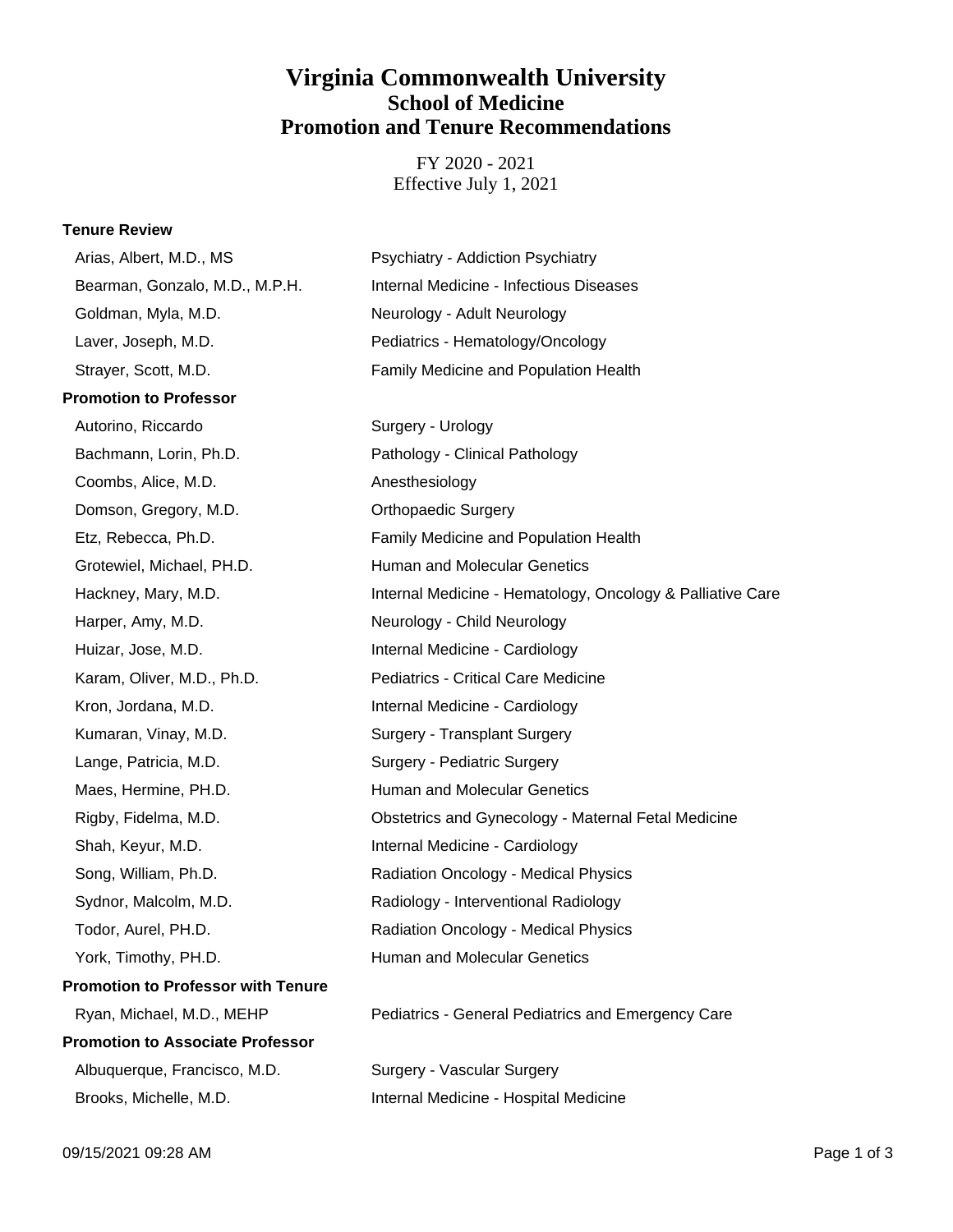# **Virginia Commonwealth University School of Medicine Promotion and Tenure Recommendations**

FY 2020 - 2021 Effective July 1, 2021

### **Promotion to Associate Professor**

| Daniel, Ronsard, M.D.               | Anesthesiology                                                   |
|-------------------------------------|------------------------------------------------------------------|
| Davies, Andrew, PH.D.               | Pharmacology and Toxicology                                      |
| Dharmapalan Prasanna, Praveen, M.D. | Anesthesiology                                                   |
| Dhillon, Sabrina, M.D., M.Sc.       | Anesthesiology                                                   |
| Gal, Tamas, Ph.D., M.S.             | <b>Biostatistics</b>                                             |
| Joyce, John, M.D.                   | <b>Emergency Medicine</b>                                        |
| Kamal, Layla, M.D.                  | Internal Medicine - Nephrology                                   |
| Kashiouris, Markos, M.D., MPH       | Internal Medicine - Pulmonary Disease and Critical Care Medicine |
| Keyser-Marcus, Lori, Ph.D.          | Psychiatry                                                       |
| Kim, Christin, M.D.                 | Anesthesiology                                                   |
| Kimbrough, Tiffany, M.D.            | Pediatrics - General Pediatrics and Emergency Care               |
| Kumar, Santhosh, M.D.               | Pediatrics - Allergy/Immunology                                  |
| Le, Trang, M.D.                     | Internal Medicine - Endocrinology, Diabetes & Metabolism         |
| Lemay, Megan, M.D.                  | Internal Medicine - General Internal Medicine                    |
| Loughan, Ashlee, M.Ed., Ph.D.       | Neurology - Neuro-Oncology                                       |
| Luppens, Daniel, M.D.               | Surgery - Plastic and Reconstructive Surgery                     |
| Marinello, Mark, M.D.               | <b>Pediatrics - Critical Care Medicine</b>                       |
| Markley, Roshanak, M.D.             | Internal Medicine - Cardiology                                   |
| McKenna, Sean, M.D.                 | Pediatrics - General Pediatrics and Emergency Care               |
| Miller Ferguson, Nikki, M.D.        | <b>Pediatrics - Critical Care Medicine</b>                       |
| Miller, Rebecca, M.D.               | Internal Medicine - Hospital Medicine                            |
| Nelson, Bergen, M.D., M.S.          | Pediatrics - General Pediatrics and Emergency Care               |
| Oh, Unsong, M.D.                    | Neurology - Adult Neurology                                      |
| O'Meara, Alia Marie, M.D.           | <b>Pediatrics - Critical Care Medicine</b>                       |
| Patel, Rupal, M.D.                  | <b>Orthopaedic Surgery</b>                                       |
| Pedram, Kimberly, M.D.              | Internal Medicine - Hospital Medicine                            |
| Reznicek, Julie, D.O.               | Internal Medicine - Infectious Diseases                          |
| Rivet, Emily, M.D., MBA             | Surgery - Colon and Rectal Surgery                               |
| Shah, Pranav, M.D.                  | Anesthesiology                                                   |
| Shaw, Jawaid, M.D.                  | Internal Medicine - General Internal Medicine                    |
| Syed, Aamer, M.D.                   | Internal Medicine - Pulmonary Disease and Critical Care Medicine |
| Syed, Huzaefah, M.D., MPH           | Internal Medicine - Rheumatology, Allergy and Immunology         |
|                                     |                                                                  |

09/15/2021 09:28 AM Page 2 of 3